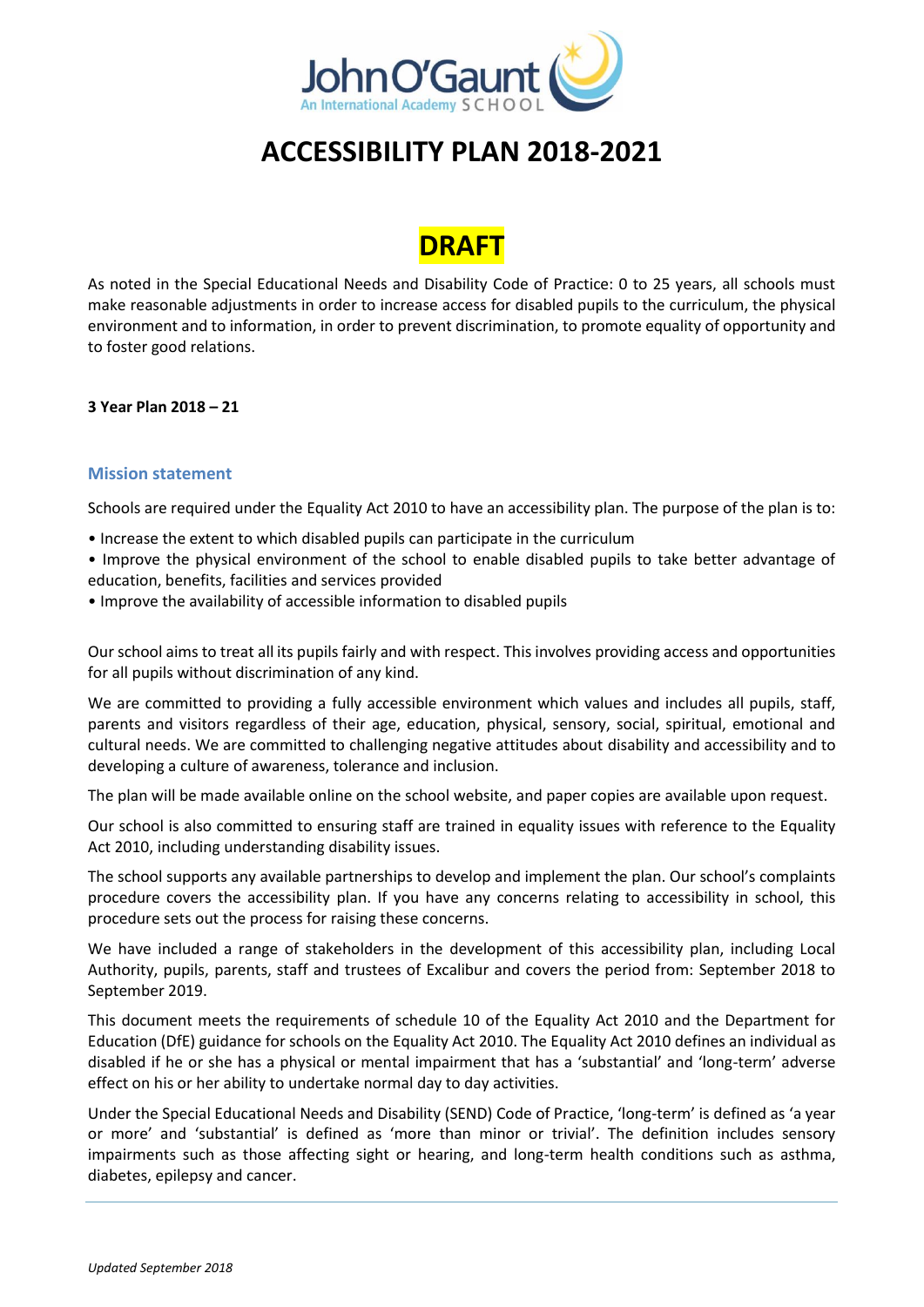

Schools are required to make 'reasonable adjustments' for pupils with disabilities under the Equality Act 2010, to alleviate any substantial disadvantage that a disabled pupil faces in comparison with non-disabled pupils. This can include, for example, the provision of an auxiliary aid or adjustments to premises.

At John O Gaunt we do not discriminate against a pupil in the way we provide education for the pupil (including participation in the school's curriculum), access to the facility and access to information. It is a projected plan for a three-year period, which will be constantly monitored ahead of the review date.

At John O Gaunt, we are committed to developing a culture of inclusion, support and awareness within the school.

The Accessibility Plan shows how access is provided for disabled pupils, staff and visitors to the school, in addition to anticipating the need to make reasonable adjustments to accommodate their needs where practicable. The Accessibility Plan contains relevant actions to:-

• Increase access to the curriculum for pupils with a disability, in addition to altering the curriculum as necessary and practicable, to ensure that pupils with a disability are as equally prepared for life (as stated in the duty of the school under the Equalities Act 2010).

• Quality first teaching where teaching and learning is monitored and reviewed in addition to the development of a wider curriculum such as participation in school clubs, cultural activities and school trips.

• The provision of specialist or auxiliary aids and equipment, which may assist pupils in accessing the curriculum within a reasonable timeframe and setting.

- Access to the physical environment
- Provide delivery of written information to pupils, staff, parents and visitors with disabilities.

This Accessibility Plan is not a standalone document and should be read in conjunction with other school policies and documents.

#### **Links with other policies**

This accessibility plan is linked to the following policies and documents:

- Health and safety policy
- Equality information and objectives (public sector equality duty) statement for publication
- Special educational needs (SEN) information report
- Supporting pupils with medical conditions policy

#### **Aims**

- Increase access to the curriculum for pupils with a disability
- Maintain and improve access to the physical environment
- Improve the delivery of written information to pupils

#### **Current good practice**

As part of transition procedures, we aim to clarify disability or health conditions in early communications with parents/carers, previous educational establishments and where possible pupils. Data is constantly reviewed with parents/carers of pupils on roll to ensure alterations are accurate and needs are addressed.

#### **Physical Environment**

All pupils are given the opportunity to participate in a range of in-class and extra-curricular activities where appropriate. Some aspects of extra-curricular activities may present particular challenges, for example: lunch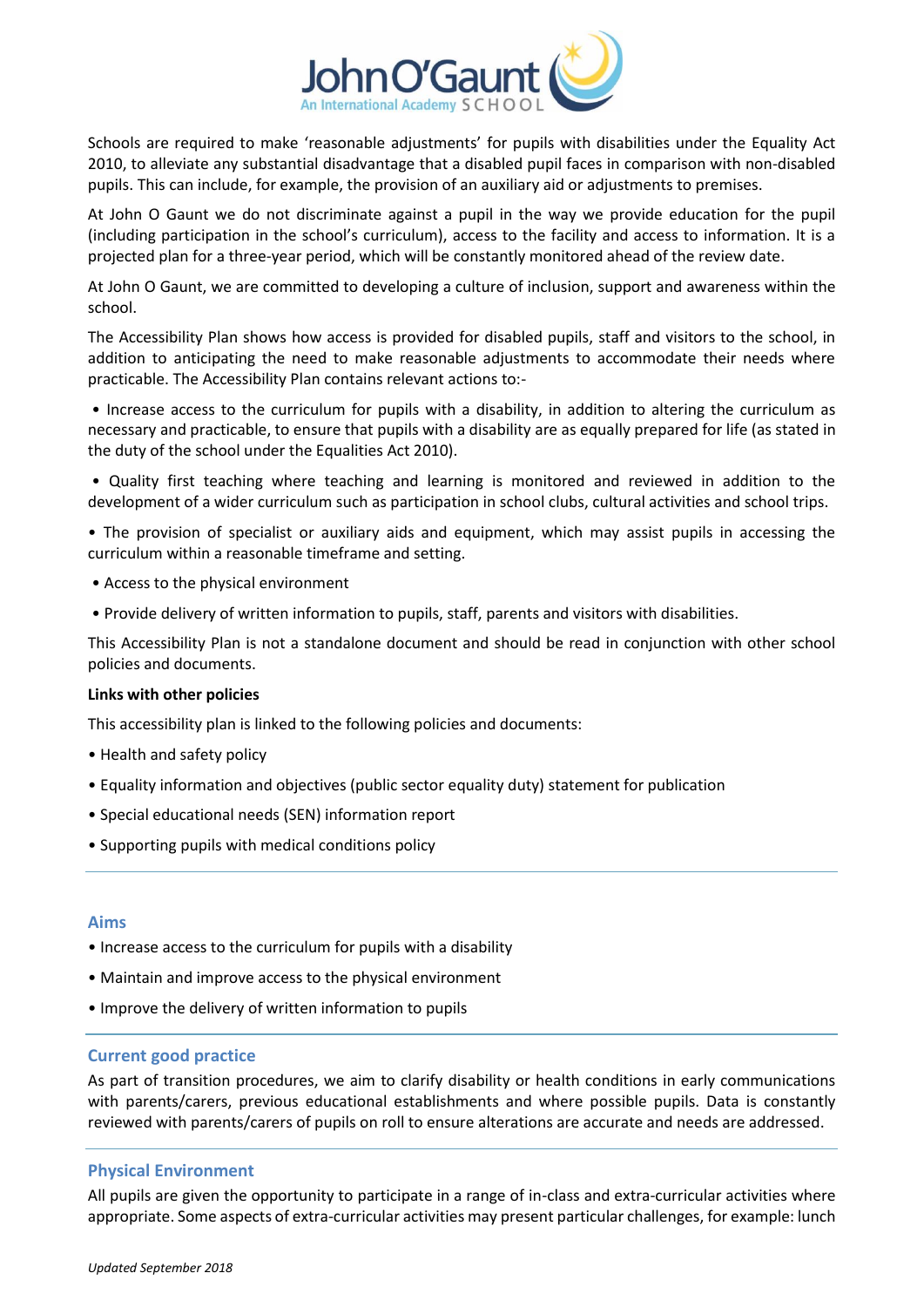

and break times for pupils with social/interaction impairments, after-school clubs for pupils with physical impairments, school trips for pupils with medical needs; however adjustments are made to allow participation where practicable. Access to the ground floor of the site is good but presently we do not have a lift to access the upper floors. Accessible toilet/s are available.

### **Curriculum**

Reasonable adjustments can be made to allow access to the curriculum for pupils with a disability. This may require for example but not exclusive to additional practical aids including access to IT, alterations in delivery and access to assessment aids such as a scribe/access arrangements. The level of adjustments required to aid access to all aspects of the curriculum will be discussed with the pupil, parents/carer and the relevant teams supporting the pupil. The 3 KS3 pathways of Aspire, Endeavour and Discover allow differentiation to match student need.

#### **Information**

As the majority of information is directed home via pupils and e-mails, it may be necessary that different forms of communication are made available to enable all SEND pupils and their parents/carers access the information in a format appropriate to them. This will be discussed with all parties involved. Pupil and parent voice is important to in order to provide a platform for all involved in the care of the pupil to express their views and to hear the views of others. Access to information is therefore discussed, planned and reviewed with a range of different formats available for disabled pupils, parents and staff.

#### **Access Audit**

John O Gaunt comprises of several buildings of different floors. There are several access points including ramps and steps. The ground floor of each building has good access, but the upper floors have limited access as we have no lifts. We have accessible toilets situated at the student entrance into the main building.

Evac chairs are located in staircases and there are fire refugees in each main stair core. There are PEEPs in place for those that require them – both staff and students. All of the disabled toilets are fitted with a handrail and a pull emergency cord. Within the main building are classrooms with lower level workstations and specialist chairs for students who require them. There is also full building signage, classroom signage, disabled toilet signage and emergency exit signage.

There is on-site car parking for staff and visitors which includes 2 dedicated disabled parking bays.

In order to provide access for all needs the audit will be reviewed on an annual basis or revised if the need arises.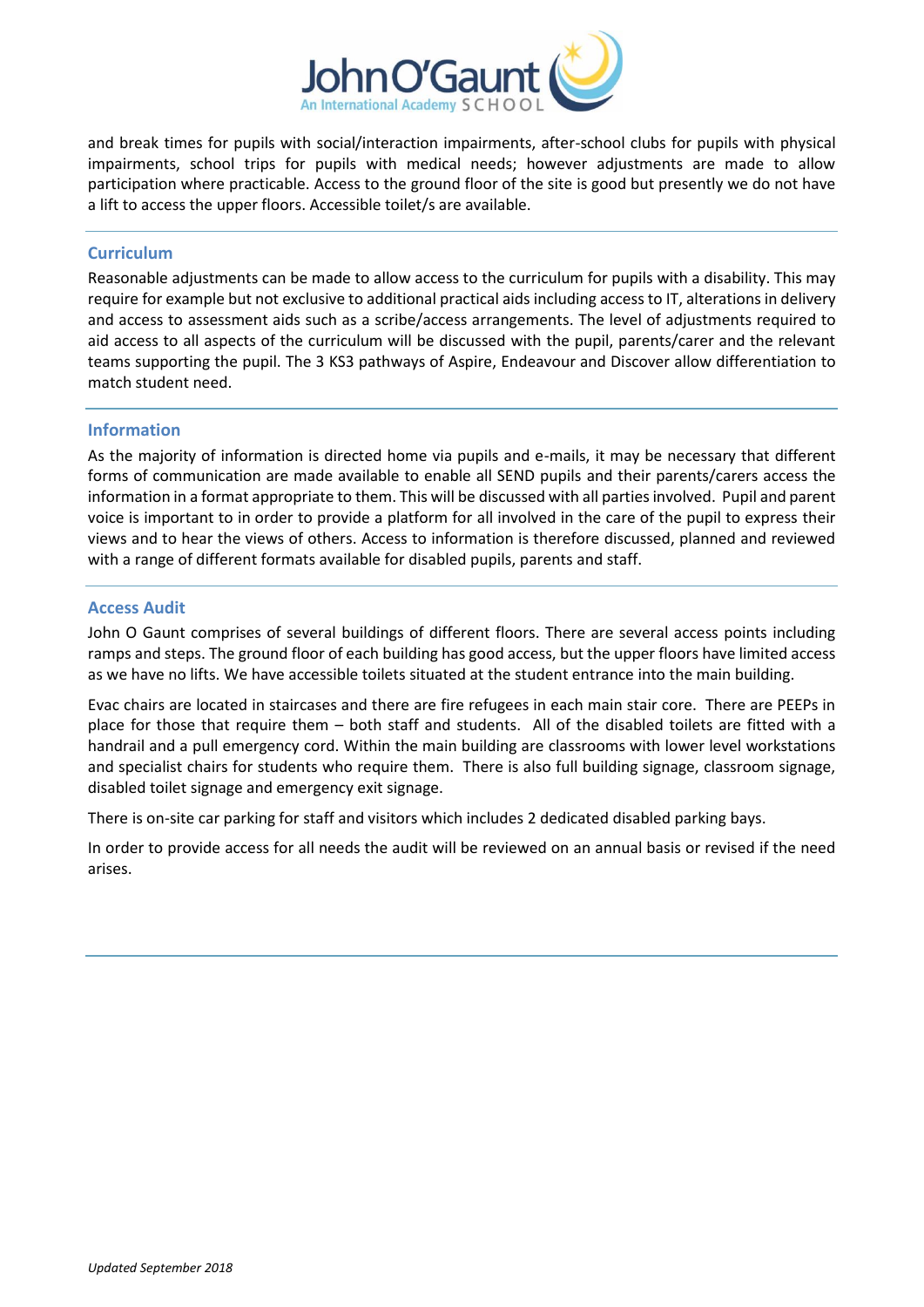

## **Action plan**

### **Aim 1: To increase the extent to which SEND pupils can participate in the school curriculum.**

Our key objective is to reduce and eliminate barriers to access to the curriculum and to ensure full participation in the school community for pupils, and prospective pupils, with a disability.

|            | <b>Targets</b>                                                                                            | <b>Strategies</b>                                                                                                                                                                                                                                                               | <b>Timescale</b>           | <b>Responsibilities</b>                                                          | <b>Success Criteria</b>                                                                                                                          |
|------------|-----------------------------------------------------------------------------------------------------------|---------------------------------------------------------------------------------------------------------------------------------------------------------------------------------------------------------------------------------------------------------------------------------|----------------------------|----------------------------------------------------------------------------------|--------------------------------------------------------------------------------------------------------------------------------------------------|
| Short Term |                                                                                                           |                                                                                                                                                                                                                                                                                 |                            |                                                                                  | <b>Monitoring and</b><br><b>Evaluation</b>                                                                                                       |
|            | To plan and support<br>transition                                                                         | Liaise with previous<br>educational<br>establishments-primary<br>or secondary as<br>appropriate<br>To identify pupils who<br>may need additional t or<br>different from provision                                                                                               | At points of<br>transition | SENDCo<br><b>SEND Manager</b><br>Pastoral Team<br>Appropriate<br>Progress Leader | Support Plan<br>produced<br>Risk assessment<br>produced<br><b>EHCP</b> reviewed<br>Pre-transition<br>annual review                               |
|            |                                                                                                           |                                                                                                                                                                                                                                                                                 |                            |                                                                                  | attended where<br>possible<br>Pupil passport<br>produce                                                                                          |
|            | To review all statutory<br>policies to ensure that<br>they reflect inclusive<br>practice and<br>procedure | To comply with the<br>Equality Act 2010                                                                                                                                                                                                                                         | Autumn<br><b>Term 2018</b> | SLT<br>SENDCo                                                                    | All SEND,<br>disability and<br>equality,<br>behaviour and<br>accessibility<br>policies clearly<br>reflect inclusive<br>practice and<br>procedure |
|            | To further embed<br>close liaison with<br>parents                                                         | To ensure that parent<br>and pupil voice is<br>documented in<br>collaboration with school<br>and families so that no<br>opportunity to participate<br>is missed and all barriers<br>are removed                                                                                 | Ongoing                    | All staff                                                                        | Clear<br>collaborative<br>working<br>approach so<br>that no<br>opportunity to<br>participate is<br>missed and all<br>barriers are<br>removed     |
|            | To ensure full access<br>to the curriculum for<br>all children                                            | Seek advice from<br>specialist advisory<br>teachers: CPD for staff on<br>ASD/ADHD and Dyslexia.<br>A differentiated<br>curriculum with<br>alternatives offered if<br>practicable.<br>A range of support staff<br>Use of ICT equipment<br>Access to additional<br>practical aids | Ongoing                    | <b>Teachers</b><br>Teaching<br>assistants<br>Outside agencies                    | Lesson<br>observation<br>Review<br>information<br>CPD directory<br>Learning walks<br>Book scrutiny<br>Review<br>meetings<br>Pupil pursuits       |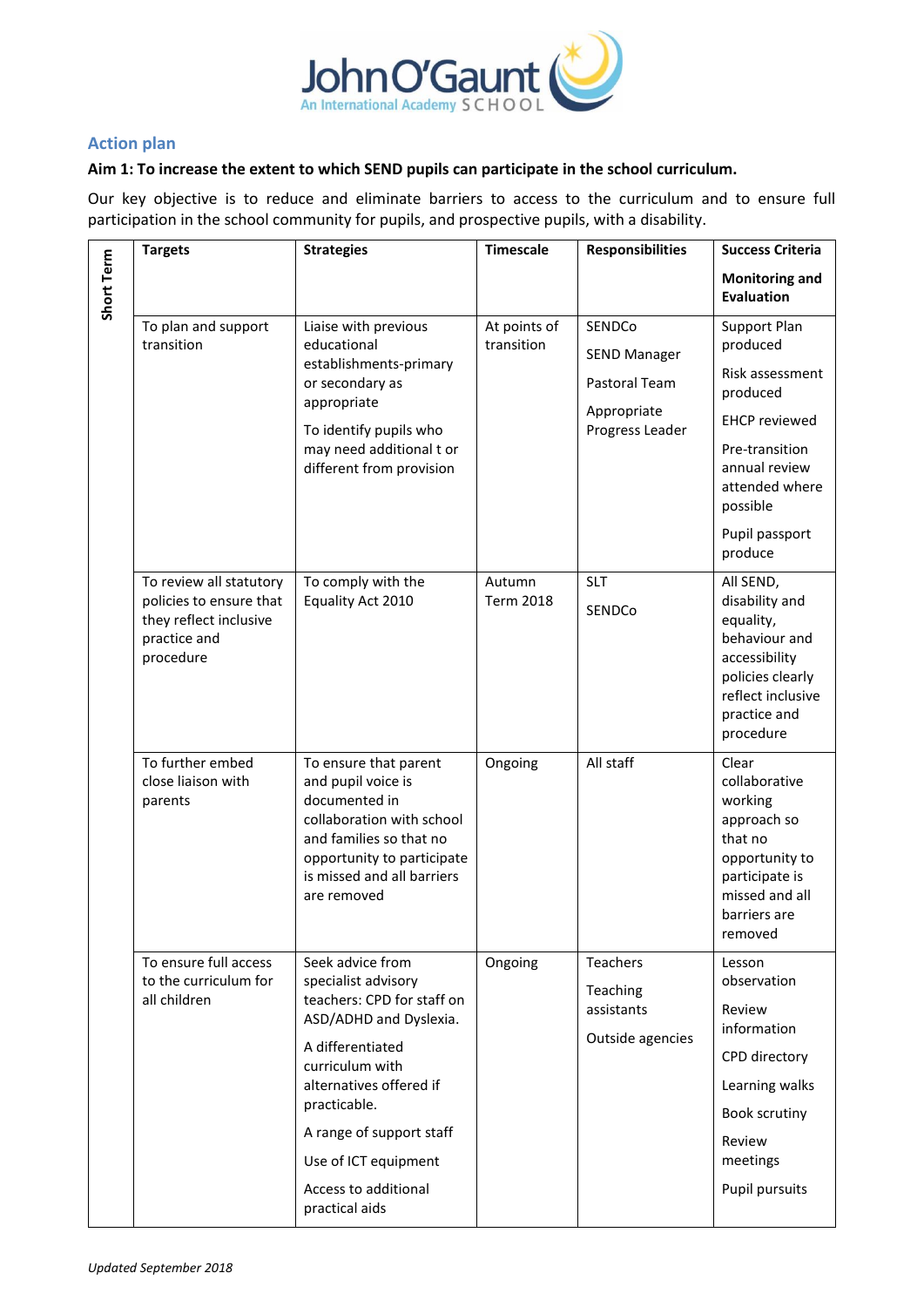

|             |                                                                                                            | Access arrangements                                                                                                                                  |                                                                         |                                        |                                                                                                                    |
|-------------|------------------------------------------------------------------------------------------------------------|------------------------------------------------------------------------------------------------------------------------------------------------------|-------------------------------------------------------------------------|----------------------------------------|--------------------------------------------------------------------------------------------------------------------|
|             |                                                                                                            | Reasonable adjustments<br>to assessment<br>arrangements                                                                                              |                                                                         |                                        |                                                                                                                    |
|             |                                                                                                            | Access to school<br>counselling if required                                                                                                          |                                                                         |                                        |                                                                                                                    |
|             |                                                                                                            | Explicit teaching of<br>generalising skills from<br>one context to another                                                                           |                                                                         |                                        |                                                                                                                    |
| Medium Term | To promote the<br>involvement of SEND<br>students in classrooms<br>discussions/activities<br>when teaching | Give alternatives to<br>enable SEND students to<br>participate successfully in<br>lessons<br>Creating positive images<br>of disability within school | Ongoing                                                                 | Whole school<br>approach               | Through pupil<br>parent and staff<br>voice, ensure<br>that the needs<br>of all are<br>represented in<br>the school |
|             | To finely review the<br>attainment of all SEND<br>students and narrow<br>the gap                           | Scrutiny of data<br>collections and<br>assessment data,<br>Communication with<br>students, parents and<br>staff.<br>Interventions put into<br>place  | Termly                                                                  | Whole school<br>approach               | Progress made<br>towards targets<br>Learning walks<br>Book scrutiny<br>Reviews<br>Lesson<br>observations           |
| Long Term   | To deliver findings to<br>the Governing Body                                                               | <b>Present to Governors</b>                                                                                                                          | As required<br>Update to<br><b>SFND</b><br>Governor in<br>link meetings | SENDCo<br><b>SEND Link</b><br>Governor | Governors fully<br>informed about<br>SEND provision<br>and progress                                                |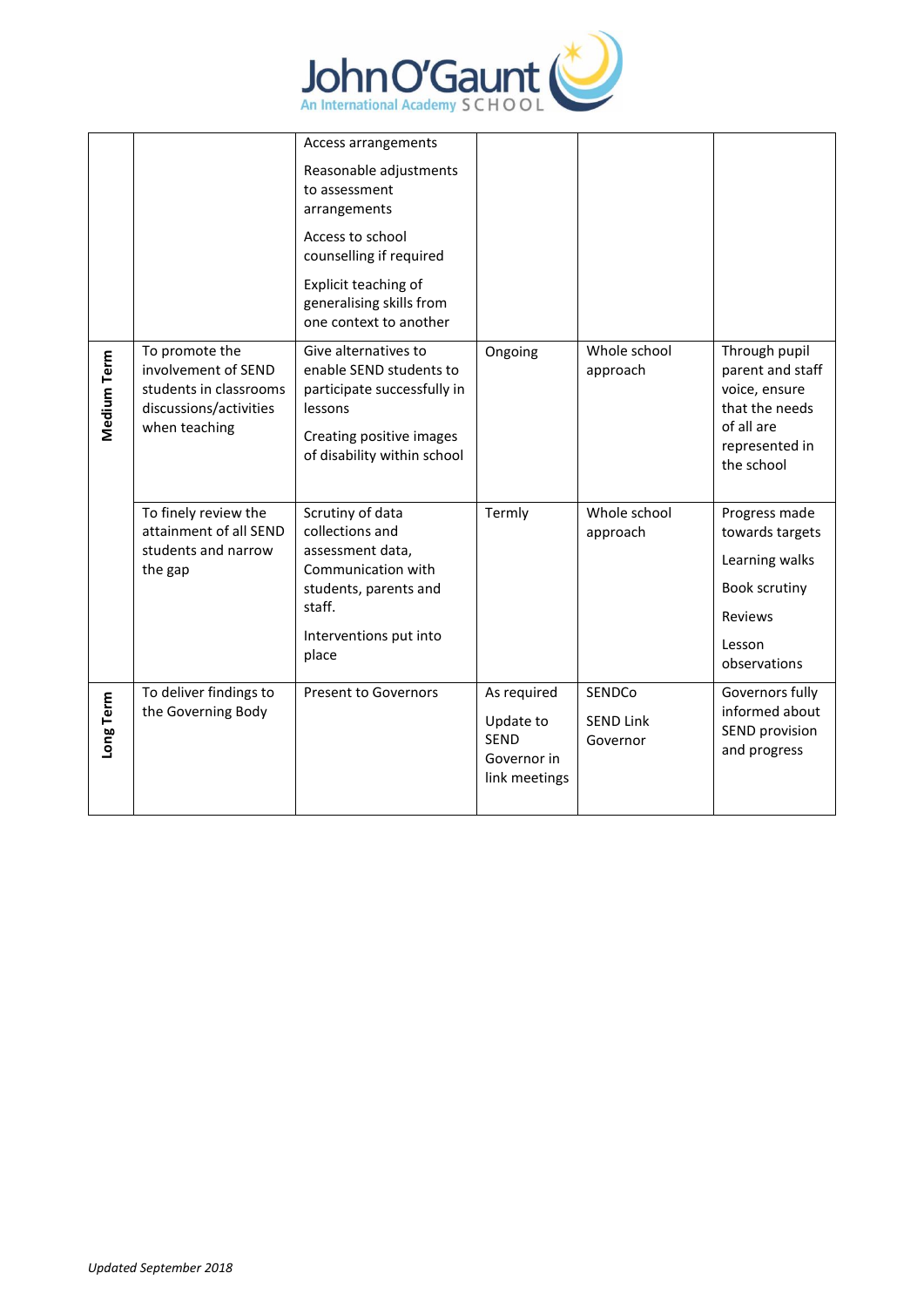

## **Aim 2 : To improve the physical environment of the school**

|            | <b>Targets</b>                                                                                                     | <b>Strategies</b>                                                                                                                                                                                                                                 | <b>Timescale</b>                                                | <b>Responsibilities</b>      | <b>Success Criteria</b>                                                                                            |
|------------|--------------------------------------------------------------------------------------------------------------------|---------------------------------------------------------------------------------------------------------------------------------------------------------------------------------------------------------------------------------------------------|-----------------------------------------------------------------|------------------------------|--------------------------------------------------------------------------------------------------------------------|
| Short Term |                                                                                                                    |                                                                                                                                                                                                                                                   |                                                                 |                              | <b>Monitoring</b><br>and<br><b>Evaluation</b>                                                                      |
|            | Improve physical<br>environment of<br>school<br>environment                                                        | The school will take<br>account the needs of<br>pupils, staff and visitors<br>with physical difficulties<br>and sensory impairments<br>when planning and<br>undertaking future<br>improvements and<br>refurbishments of the site<br>and premises. | Ongoing-see<br>site plan                                        | <b>SLT</b><br>Clive Rothwell | Enabling needs to<br>be met wherever<br>possible<br>Ongoing review<br>and audit of the<br>site                     |
|            | Ensuring all with<br>a disability are<br>included                                                                  | Create access plans for<br>individual students when<br>needed<br>Ensure all parents and<br>visitors needs are met and<br>accessible toilets and<br>facilities are signposted                                                                      | With<br>immediate<br>effect and to<br>be constantly<br>reviewed | All staff                    | Access plans<br>created<br>All stakeholders<br>know where the<br>accessible<br>facilities are<br>located           |
|            | To ensure that<br>the medical<br>needs of all pupils<br>are fully met<br>within the<br>capability of the<br>school | To conduct parent/student<br>interviews, liaise with<br>external agencies.<br>Identify training needs and<br>establish individual<br>protocols where needed<br>All first aid staff are fully<br>briefed                                           | With<br>immediate<br>effect and to<br>be constantly<br>reviewed | All staff<br>School nurse    | All medical needs<br>are met and staff<br>fully aware of<br>those needs and<br>how to<br>adapt/respond to<br>them. |
|            | <b>Ensure parents</b><br>are regularly<br>involved                                                                 | Provide disabled parking<br>spaces and access to the<br>school site for drop<br>off/collection and school<br>events                                                                                                                               | Established                                                     | Whole school<br>approach     | All parents have<br>equal access to<br>drop<br>off/collection and<br>school events                                 |